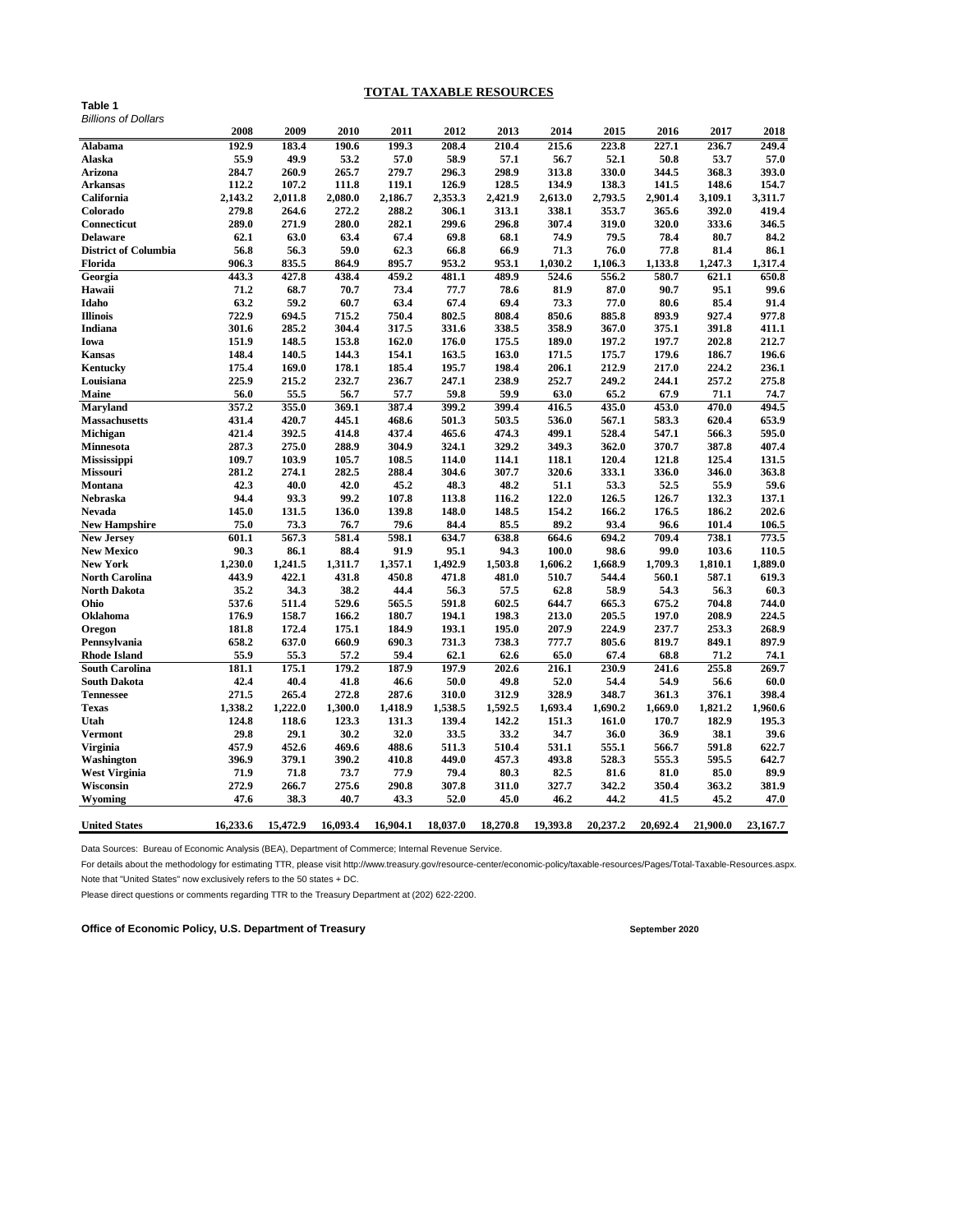## **TOTAL TAXABLE RESOURCES**

| Table 2            |  |
|--------------------|--|
| Dollars Per Canita |  |

| Dollars Per Capita             |                  |        |        |         |         |         |         |         |         |         |         |
|--------------------------------|------------------|--------|--------|---------|---------|---------|---------|---------|---------|---------|---------|
|                                | 2008             | 2009   | 2010   | 2011    | 2012    | 2013    | 2014    | 2015    | 2016    | 2017    | 2018    |
| Alabama                        | 40.894           | 38,549 | 39,825 | 41,534  | 43,273  | 43,570  | 44.520  | 46.127  | 46.701  | 48.560  | 51.026  |
| Alaska                         | 81,281           | 71,388 | 74,577 | 78,983  | 80,686  | 77,475  | 77,022  | 70,699  | 68,540  | 72,643  | 77,509  |
| Arizona                        | 45,338           | 41,124 | 41,470 | 43,218  | 45,208  | 45,062  | 46,618  | 48,323  | 49.627  | 52,287  | 54,904  |
| Arkansas                       | 39,028           | 36,989 | 38,259 | 40,504  | 42,986  | 43,410  | 45,461  | 46,436  | 47,340  | 49,507  | 51,401  |
| California                     | 58,551           | 54,429 | 55,736 | 58,099  | 62,012  | 63,300  | 67,700  | 71,780  | 74,078  | 78,994  | 83,921  |
| Colorado                       | 57,220           | 53,211 | 53,938 | 56,271  | 58,956  | 59,426  | 63,193  | 64,883  | 66,006  | 69,852  | 73,692  |
| Connecticut                    | 81,511           | 76,338 | 78,231 | 78,609  | 83,353  | 82,558  | 85,505  | 88,940  | 89,442  | 93,346  | 97,008  |
| <b>Delaware</b>                | 70,206           | 70,658 | 70,528 | 74,257  | 76,259  | 73,703  | 80,364  | 84,491  | 82,609  | 84,357  | 87,245  |
| <b>District of Columbia</b>    | 97,939           | 95,021 | 97,532 | 100,517 | 105,251 | 102,755 | 107,711 | 112,474 | 113,505 | 117,151 | 122,695 |
| Florida                        | 48,919           | 44,795 | 45,893 | 47,009  | 49,394  | 48,764  | 51,908  | 54,742  | 55,002  | 59,500  | 62,010  |
| Georgia                        | 46,639           | 44,466 | 45,141 | 46,846  | 48,584  | 49,122  | 52,108  | 54,643  | 56,373  | 59,666  | 61,916  |
| Hawaii                         | 53,465           | 51,029 | 51,838 | 53,226  | 55,696  | 55,844  | 57,932  | 61,175  | 63,517  | 66,752  | 70,133  |
| Idaho                          | 41,196           | 38,099 | 38,634 | 40,056  | 42,254  | 43,067  | 44,918  | 46,636  | 47,907  | 49,704  | 52,188  |
| <b>Illinois</b>                | 56,709           | 54,269 | 55,698 | 58,317  | 62,294  | 62,691  | 66,015  | 68,883  | 69,723  | 72,577  | 76,852  |
| Indiana                        | 46,941           | 44,158 | 46,902 | 48,726  | 50,723  | 51,533  | 54,431  | 55,536  | 56,546  | 58,851  | 61,396  |
| Iowa                           | 50,344           | 48,949 | 50,414 | 52,832  | 57,221  | 56,746  | 60,795  | 63,185  | 63,143  | 64,569  | 67,546  |
| Kansas                         | 52,852           | 49,603 | 50,485 | 53,721  | 56,673  | 56,331  | 59,115  | 60,405  | 61,689  | 64,171  | 67,515  |
| Kentucky                       | 40,882           | 39,146 | 40,953 | 42,419  | 44,625  | 45,045  | 46,678  | 48,113  | 48,892  | 50,348  | 52,930  |
| Louisiana                      | 50,922           | 47,905 | 51,214 | 51,739  | 53,714  | 51,650  | 54,404  | 53,428  | 52,171  | 55,063  | 59,193  |
| Maine                          | 42,061           | 41,731 | 42,702 | 43,460  | 45,036  | 45,068  | 47,380  | 49,115  | 50,990  | 53,302  | 55,755  |
| <b>Maryland</b>                | 62,838           | 61,956 | 63,759 | 66,350  | 67,817  | 67,424  | 69,910  | 72,676  | 75,455  | 78,025  | 81,934  |
| <b>Massachusetts</b>           | 66,687           | 64,548 | 67,786 | 70,857  | 75,238  | 74,994  | 79,256  | 83,461  | 85,480  | 90,445  | 95,001  |
| Michigan                       | 42,365           | 39,638 | 41,993 | 44,259  | 47,040  | 47,844  | 50,262  | 53,199  | 54,980  | 56,779  | 59,597  |
| <b>Minnesota</b>               | 54,762           | 52,064 | 54,390 | 57,033  | 60,279  | 60,809  | 64,082  | 66,033  | 67,118  | 69,675  | 72,677  |
|                                | 37,208           | 35,113 | 35,585 | 36,411  | 38,197  | 38,181  | 39,487  | 40,273  | 40,749  | 41,977  | 44,111  |
| Mississippi<br><b>Missouri</b> | 47,465           | 45,973 | 47,108 | 47,992  | 50,568  | 50,943  | 52,941  | 54,855  | 55,205  | 56,661  | 59,421  |
| Montana                        | 43,312           | 40,607 | 42,353 | 45,333  | 48,167  | 47,588  | 49,984  | 51,711  | 50,459  | 53,124  | 56,234  |
|                                |                  | 51,475 | 54,238 | 58,547  | 61,381  | 62,304  | 64,923  | 66,862  | 66,493  | 69,053  | 71,199  |
| Nebraska                       | 52,571<br>54,649 |        |        | 51,532  | 53,947  |         | 54,741  | 57,981  | 60,507  | 62,697  | 66,910  |
| Nevada                         |                  | 48,988 | 50,312 |         |         | 53,511  |         |         |         |         |         |
| <b>New Hampshire</b>           | 57,017           | 55,710 | 58,230 | 60,270  | 63,712  | 64,437  | 66,904  | 69,926  | 71,934  | 75,192  | 78,714  |
| <b>New Jersey</b>              | 69,007           | 64,791 | 66,068 | 67,751  | 71,757  | 72,128  | 74,971  | 78,283  | 79,973  | 83,069  | 87,051  |
| <b>New Mexico</b>              | 44,901           | 42,293 | 42,838 | 44,190  | 45,551  | 45,073  | 47,870  | 47,198  | 47,319  | 49,550  | 52,809  |
| <b>New York</b>                | 64,019           | 64,304 | 67,612 | 69,597  | 76,273  | 76,626  | 81,737  | 84,913  | 87,061  | 92,402  | 96,721  |
| <b>North Carolina</b>          | 47,686           | 44,665 | 45,100 | 46,676  | 48,396  | 48,864  | 51,418  | 54,273  | 55,158  | 57,174  | 59,658  |
| North Dakota                   | 53,604           | 51,598 | 56,665 | 64,839  | 80,333  | 79,602  | 85,193  | 78,093  | 71,924  | 74,573  | 79,538  |
| Ohio                           | 46,682           | 44,359 | 45,897 | 48,985  | 51,241  | 52,044  | 55,561  | 57,265  | 58,039  | 60,447  | 63,718  |
| Oklahoma                       | 48,203           | 42,702 | 44,196 | 47,710  | 50,825  | 51,466  | 54,911  | 52,561  | 50,180  | 53,134  | 56,980  |
| Oregon                         | 48,239           | 45,268 | 45,630 | 47,746  | 49,515  | 49,701  | 52,462  | 56,000  | 58,105  | 61,121  | 64,289  |
| Pennsylvania                   | 52,190           | 50,286 | 51,997 | 54,157  | 57,280  | 57,783  | 60,811  | 63,016  | 64,129  | 66,401  | 70,140  |
| Rhode Island                   | 53,023           | 52,480 | 54,230 | 56,337  | 58,844  | 59,369  | 61,567  | 63,825  | 65,063  | 67,486  | 70,027  |
| <b>South Carolina</b>          | 39,995           | 38,145 | 38,660 | 40,220  | 41,944  | 42,533  | 44,793  | 47,207  | 48,739  | 50,949  | 53,055  |
| <b>South Dakota</b>            | 53,089           | 50,039 | 51,270 | 56,609  | 60,028  | 59,126  | 61,252  | 63,681  | 63,628  | 64,802  | 68,289  |
| <b>Tennessee</b>               | 43,455           | 42,093 | 42,932 | 44,948  | 48,027  | 48,181  | 50,285  | 52,907  | 54,367  | 56,057  | 58,838  |
| <b>Texas</b>                   | 55,048           | 49,272 | 51,502 | 55,328  | 58,980  | 60,137  | 62,803  | 61,527  | 59,791  | 64,364  | 68,485  |
| Utah                           | 46,851           | 43,546 | 44,417 | 46,644  | 48,856  | 49,063  | 51,502  | 53,993  | 56,110  | 58,976  | 61,946  |
| Vermont                        | 47,797           | 46,564 | 48,205 | 51,012  | 53,469  | 53,080  | 55,514  | 57,512  | 59,166  | 60,981  | 63,420  |
| Virginia                       | 58,454           | 57,104 | 58,531 | 60,315  | 62,469  | 61,850  | 63,905  | 66,383  | 67,388  | 69,924  | 73,247  |
| Washington                     | 60,488           | 56,852 | 57,869 | 60,182  | 65,105  | 65,663  | 70,000  | 73,747  | 76,126  | 80,222  | 85,419  |
| <b>West Virginia</b>           | 39,053           | 38,832 | 39,759 | 41,980  | 42,777  | 43,292  | 44,593  | 44,296  | 44,212  | 46,769  | 49,845  |
| Wisconsin                      | 48,378           | 47,036 | 48,425 | 50,968  | 53,804  | 54,206  | 56,984  | 59,402  | 60,706  | 62,729  | 65,759  |
| Wyoming                        | 87,238           | 68,498 | 72,042 | 76,377  | 90,174  | 77,240  | 79,387  | 75,519  | 71,001  | 78,026  | 81,444  |
| <b>United States</b>           | 53,384           | 50,438 | 52,028 | 54,257  | 57,474  | 57,820  | 60.929  | 63,116  | 64.075  | 67,388  | 70,917  |
|                                |                  |        |        |         |         |         |         |         |         |         |         |

Data Sources: Bureau of Economic Analysis (BEA), Department of Commerce; Internal Revenue Service.

For details about the methodology for estimating TTR, please visit http://www.treasury.gov/resource-center/economic-policy/taxable-resources/Pages/Total-Taxable-Resources.aspx. Note that "United States" now exclusively refers to the 50 states + DC.

Please direct questions or comments regarding TTR to the Treasury Department at (202) 622-2200.

**Office of Economic Policy, U.S. Department of Treasury September 2020** September 2020